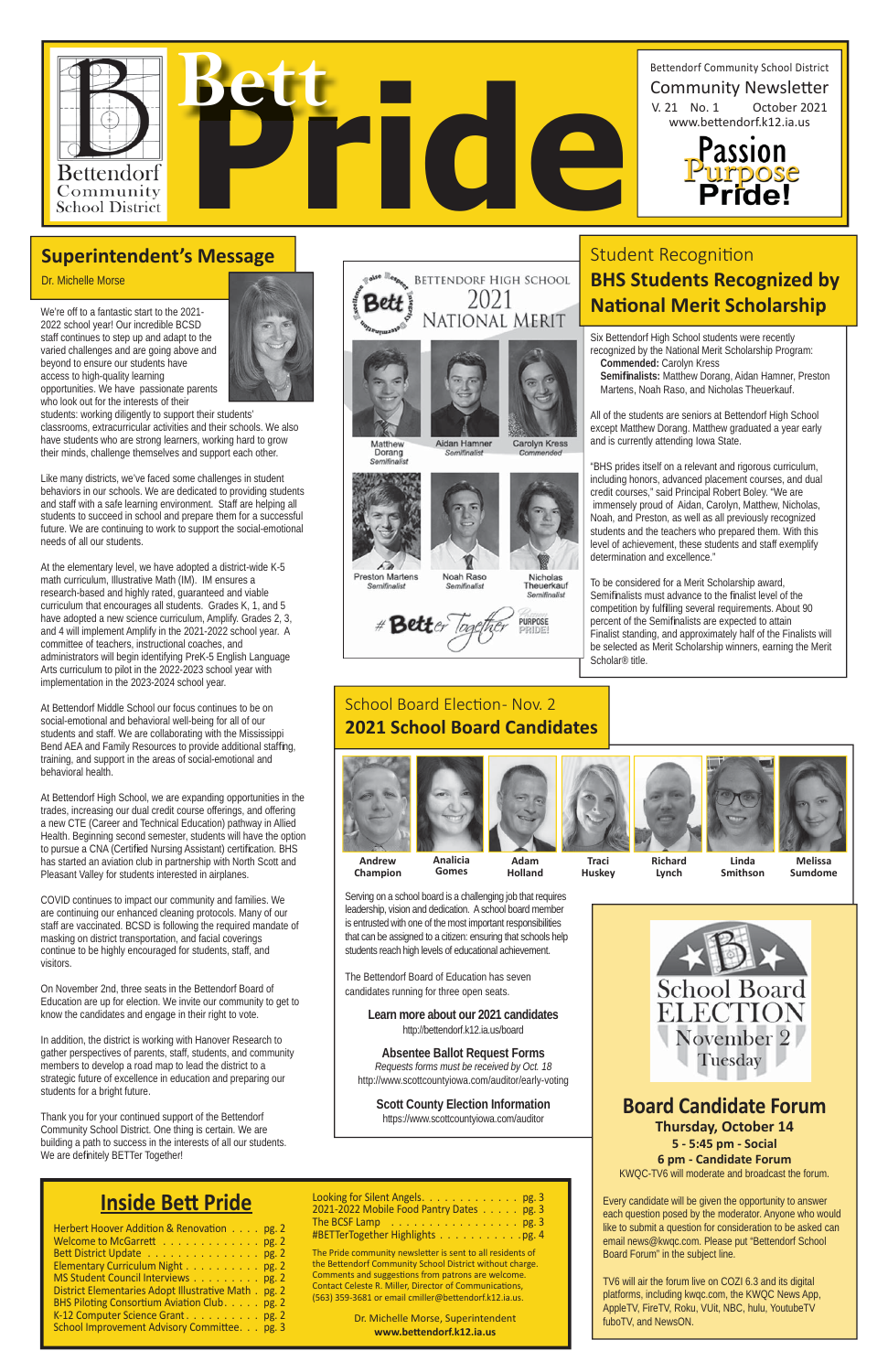It is the policy of the Bettendorf Community School District not to discriminate on the basis of race, color, national origin, sex, disability, religion, creed, age (for employment), marital status (for programs), sexual orientation, gender identity and socioeconomic status (for

Keep informed about what's happening in the Bettendorf Community School District. Sign up for the Bett District Update, an electronic newsletter e-mailed to parents, staff and community members each Friday during the school year. Community members can subscribe to Bett District Update by sending an email to cmiller@bettendorf.k12.ia.us.



### **Nondiscrimination Notice**

programs) in its educational programs and its employment practices. There is a grievance procedure for processing complaints of discrimination.

If you have questions or a grievance related to this policy contact the Curriculum & Affirmative Action Coordinator, District Administration Center 3311 18 St., Bettendorf, (563) 359-3681.

### Keeping Informed

### **BeƩ District Update**

### Investing in Our Facilities **Herbert Hoover \$3.2K Addition & Renovation**



Herbert Hoover Elementary is in the middle of a \$3.2K addition and renovation. The 7,500 SF addition added a secure entrance, school office, student instruction support spaces, and educator support spaces. The project also included improved playground surfaces and the parking lot entry. The project is being paid with Sales Tax Bond as well as PPEL (Physical Plant & Equipment Levy) and SAVE (one cent sales tax) funds.



### Therapy Dog Program **Welcome to McGarrett**

On Monday, September 27, district elementary parents had the opportunity to learn about elementary curriculum and meet school staff during Elementary Curriculum Night.

"It encourages students to think like mathematicians," said Jillian Dotson, Director of Curriculum Instruction & Assessment. "The instruction goes beyond procedural and moves more into a conceptual understanding of the math. It's really been successful."

"It's a fun way to come into the buildings and see what are children do all day. Without these opportunities, you send them to school but you really don't know what they are doing and how they are doing things. It's really nice to see the how and why and putting it all together."

The majority of classes at Paul Norton Elementary piloted Illustrative Math last year. The classes had really good results with high scores including a classroom achieving 100% proficiency.



# Hands-On Opportunities for Students **BHS Piloting Aviation Club Consortium**

Sherri Johnson Parent, Paul Norton Elementary

"I like to come in and play all the games, and show my parents who my teacher is and what I'm doing."

Ben Pisel *3rd Grade Student Herbert Hoover Elementary*

# Parent Learning Opportunity **Elementary Curriculum Night**



McGarrett, a 1-year-old English black lab, recently joined the Herbert Hoover Elementary staff and district therapy dog team. Fifth grade teacher Courtney Torie is his handler. McGarrett was able to join our team thanks to funding from the Bettendorf Community School Foundation and the Herbert Hoover PTO.



On September 30th, Bettendorf Middle School student council representative were interviewing 6th grade student council candidates prior to the election.

# Improving Educational Opportunities **K-12 Computer Science Grant**

"I've been in student council since I was in 6th grade. It's fun to see who is going to join student council."

> Claire Franzman  *8th Grade student Bettendorf Middle School*



# Developing Student Mathematicians **District Elementaries Adopt Illustrative Math**

# Student Leadership **Student Council Interviews**

Last year, Bettendorf Community School District piloted two high quality elementary math curriculums in elementary grade level across the district. This year, Illustrative Math is being adopted across the district elementary schools. The program is reasearchbased. The authors of the curriculum are also the authors of the Iowa Core - the learning standards required for student by state law.

Illustrative Math is a hands-on problem-based curriculum. It's different than the traditional math - encouraging kids to have more discourse and talk about how they've come up with answer and their thinking.

We have been awarded funds from The Iowa Department of Education to attend training that will assist our District in developing our K-12 Computer Science framework and plan ahead of a July 1, 2022 deadline.

HF 2629, passed by the state in 2020, now requires all Iowa school districts and nonpublic schools to develop a K-12 computer science plan. This grant funding is available thanks to a portion of a 2007 court-approved settlement of a class-action antitrust lawsuit filed against Microsoft Corp. being designated for K-12 computer science curriculum for students and training for teachers.

We will have a team of 9 teachers, instructional coaches, and administrators attend the MBAEA SCRIPT (Strategic, Resource, and Implementation Planning Tool) workshop on November 3rd. This will be the first step in developing BCSD's Computer Science plan.

Bettendorf High School is piloting an Aviation Club this school year. The club will work closely with the local Experimental Aircraft Association and their mentors to build an actual working airplane from the ground up. BHS will be a part of a consortium with North Scott and Pleasant Valley School Districts. STEAM Leader Chris Like and Performing Arts Center Manager Chris Howard have volunteered to be the adult sponsors for this club. After building the plane, the students will sell the plane and the profits would be reinvested to purchase another aircraft for building. Students will not be flying the plane.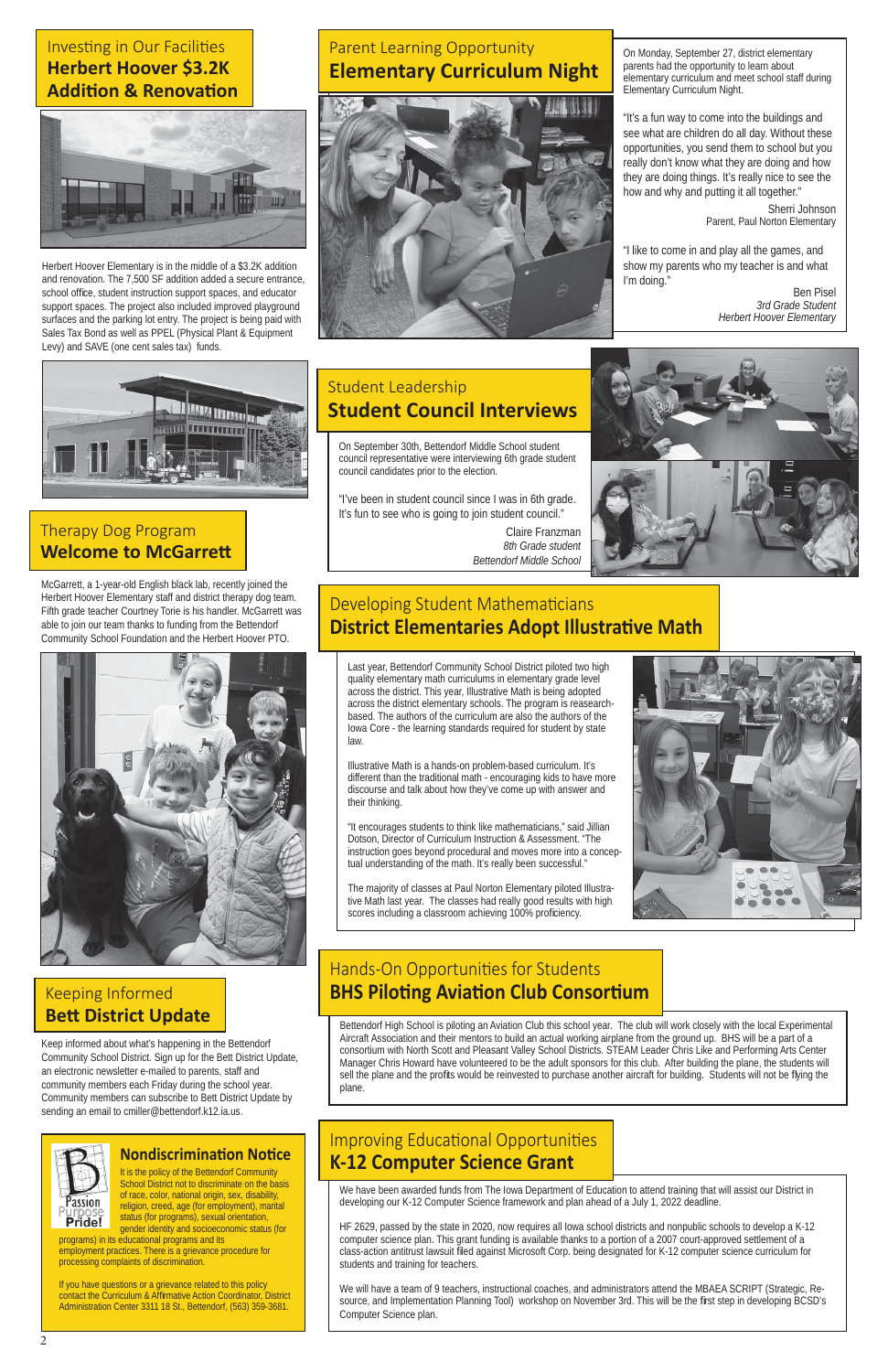The Bettendorf Community School District is looking for community volunteers for its 2021-2023 School Improvement Advisory Committee. The purpose of the group is to make recommendations to the school board and administration for major educational needs, student learning goals, improvement goals, and character education.

The 2021-2022 SIAC Meetings will be 5 - 7 pm Monday, November 8 Monday, March 28

The district is required to have a committee that is representative of the district and it's community and have balanced representation with regard to race, gender, national origin, and disability. We are also interested in a group that is made up of a diverse group of representatives from the community and the school district.

Tuesday, January 18 Tuesday, May 17

Our 2021-2022 SIAC Meetings will focus on work with Hanover Research in the development of a district strategic plan to achieve organizational alignment, engage stakeholders, and address improvement areas.

Meeting Schedule

- Quick District Update (5-10 minutes)
- Topic Presentation & Discussion (1 hour)
- Recommendations/Thoughts (10 minutes)

If you are interested in serving on the BCSD 2021-2023 SIAC Committee (two year commitment, attendance at all meetings) please fill out the form available at https://bit.ly/21-23Bett-SIAC

Bettendorf High School Industrial Technology Teacher Dan Milburn and Neil Armstrong Elementary Librarian Colleen Gould were selected for the 2021 Finnessy Awards. Each received \$500 to extend their wonderful grants.

Dan Milburn - Clear Vision Grant for auto darkening welding helmets.

Colleen Gould - One School, One Book: Wishtree Grant for funds to purchase a copy of Wishtree for each student and staff, as well as a tree.





# **Innovative Grants Dan Milburn & Colleen Gould Receive 2021 Finnessy Award**

There is over \$28,000 available this school year for teachers and staff who submit grant applications for initiatives that enhance the education of their students. They

## Assisting Families in Need **2021-2022 Mobile Food Pantry Dates**

may submit grant applications throughout the school year for consideration.

The Finnessy Award was started to honor Dr. John Finnessy. Grants from the previous school year submit a grant reflection to be considered for the Finnessy Award. The BCSF trustees review the reflections and select the grant that has made a strong impact.

# **Accepting Donations**

# Run with Carl 2021 was an amazing success!

We were thrilled to see so many runners enjoying the beautiful day and want to thank all of our sponsors and volunteers.

# Help Supporting Students in Need **Looking for Silent Angels**

Established in 1995, the annual Labor Day "Run with Carl" was the primary funding vehicle for the Carl D. Schillig Memorial Fund. In the fall of 2014, the Bettendorf Community Schools Foundation and the Pleasant Valley Educational Foundation joined together to continue the race. Money raised funds grants and scholarships for area students. Learn more about Run with Carl at www.runwithcarl.com.

### **A Special Thank You to Our Sponsors!**

| <b>Title Sponsor</b> | Ascentra Credit Union                                                                        |
|----------------------|----------------------------------------------------------------------------------------------|
| Platinum \$3000      | KWQC-TV6, Fleet Feet, Rock Valley Physical Therapy                                           |
| Gold \$1000          | Bettendorf Rotary, Lovewell Fence and Deck, Kwik Star, Tinsman Families of Twin State, Inc.  |
| Bronze \$500         | Brooks Law Firm, Eye Surgeons Associates, Green State Credit Union, Hightech Signs, K&K True |
|                      | Value Hardware, McGinnis-Chambers Funeral Home, Orange Theory - Davenport, Quad City Bank    |
|                      | and Trust, ReMax River Cities - Jennifer Peter, United Health Care                           |

### **2021-2022 Foundation Board**

Chris Krieg - President | Kelsey Hartog - Treasurer | Betsy Matt Turner - Secretary.

**Trustees:** Jim Farber | Anne Dunbar | Scott Gullickson | Stephanie Maiers | Claire Smick-Kuhn | Christine Zimmerman

Michelle LeMoine - Dir. of Administration and Outreach (563) 359-3681 - foundation@bettendorf.k12.ia.us Website - foundation.bettendorf.k12.ia.us

### Community Involvement **School Improvement Advisory CommiƩ ee**

The Bettendorf Community School District Outreach Program works with the River Bend Foodbank to offer a Mobile Food Pantry throughout the school year.

Mark your calendars for the upcoming food pantry dates: October 26, January 18, February 15, March 22, April 19, and May 17.

The food pantry is held at Mark Twain Elementary School, 1620 Lincoln Rd. Please do not arrive before 5:30 pm. The distribution will be a park and pick-up style.



When our students can show up to school with their needs at home met, we know they are more likely to be happy and successful in the classroom and on the playground. We have a strong history of a generous and collaborative community to assist families and students who could use a hand up. One way you can contribute is to sign up for the Silent Angel Network through the Bettendorf Schools Outreach Program.

Parents tell us all the time how much it means to them to have this kind of support. If you would like to join or have any questions, please email outreach@bettendorf.k12.ia.us. Thank you for all you do every day to support and inspire kids to make a positive difference!



### **Run with Carl 2021 - Annual Labor Day Event**



Please consider helping us provide funds for innovative classroom opportunities and scholarships for our students.

### **Donate through PayPal at**

https://bit.ly/BettSchoolsFoundation-Donate